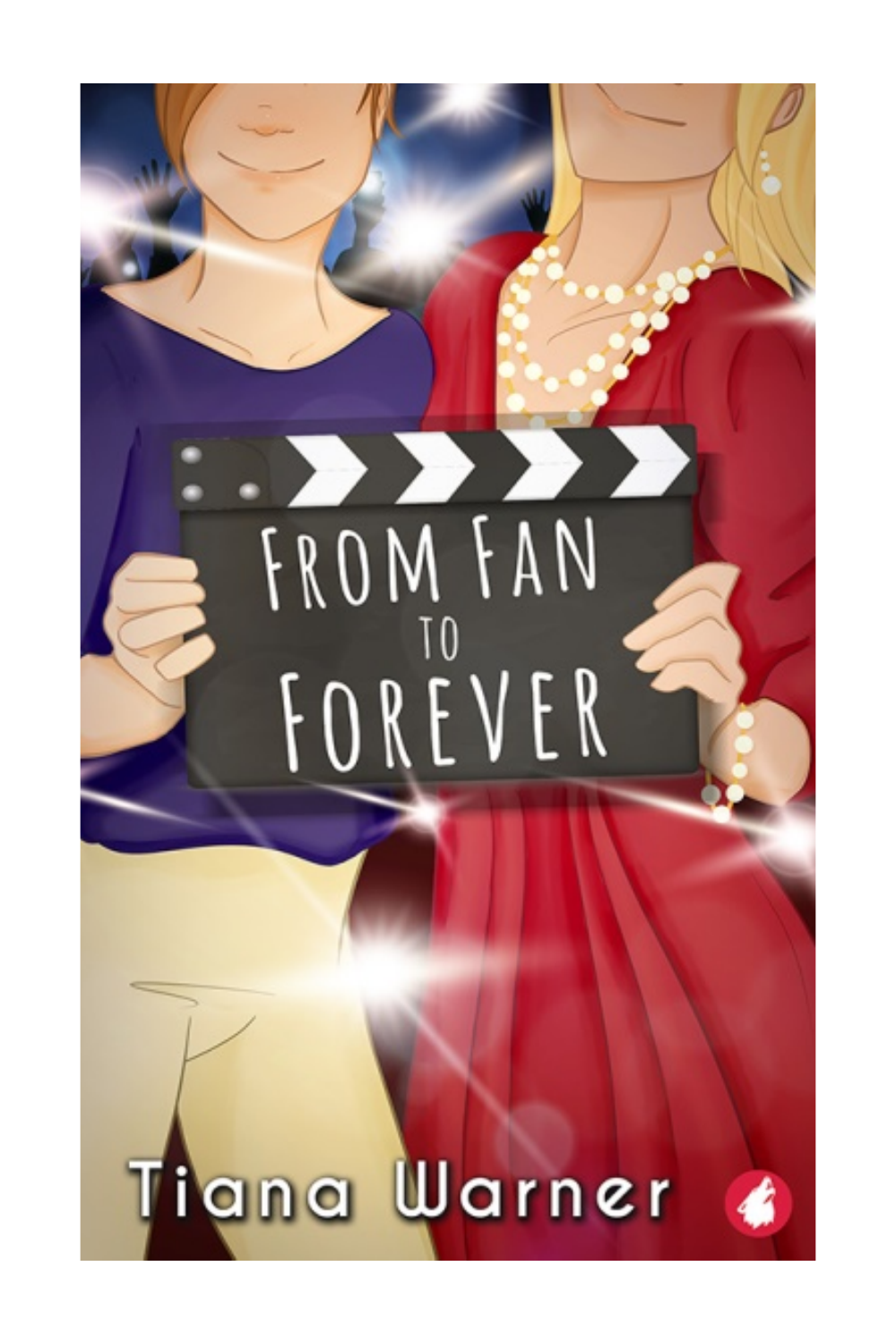

Sign up for our newsletter to hear about new and upcoming releases.

www.ylva-publishing.com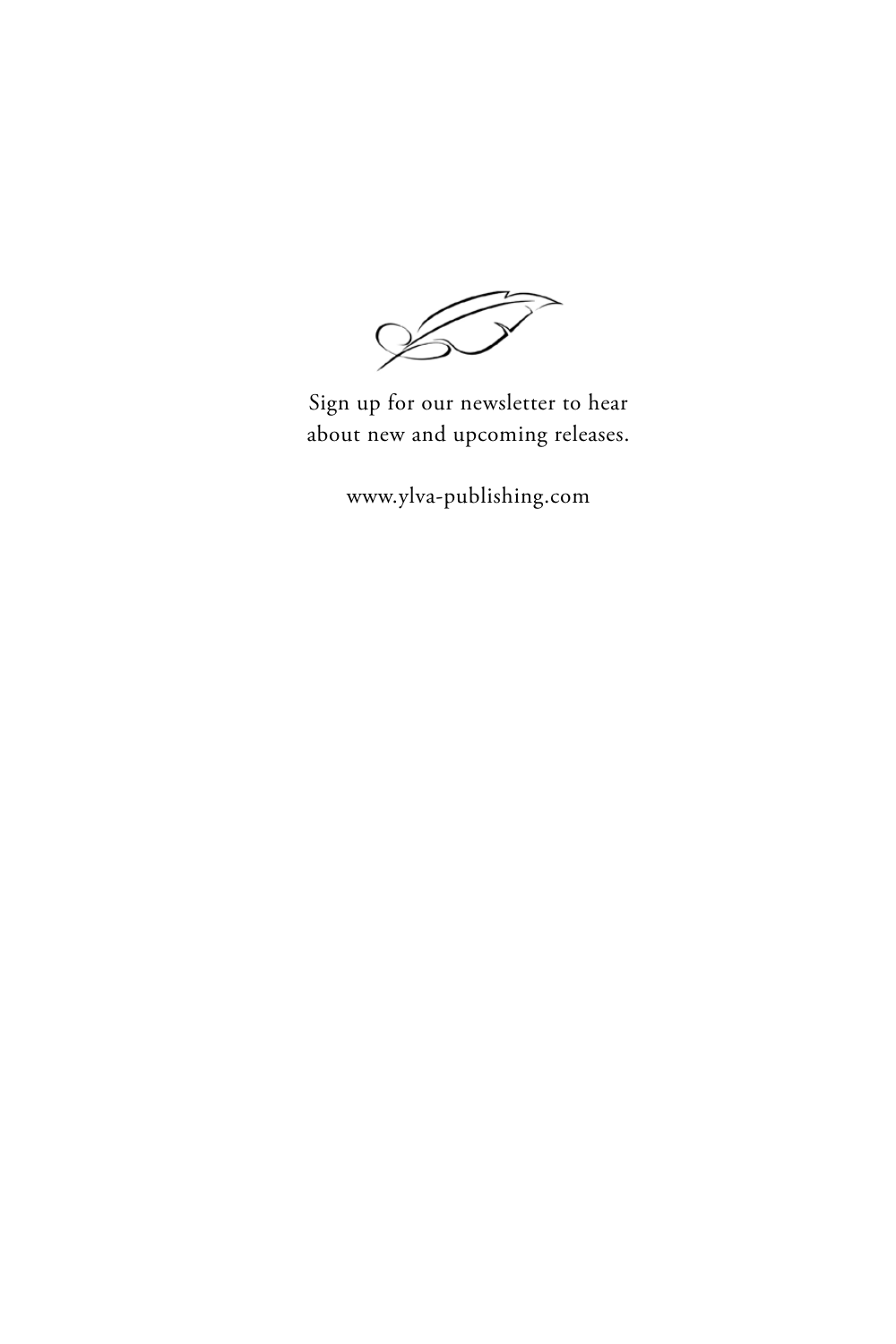### **Chapter 1 Dragging Home a Moose Floatie**

I've been away for one night, and in that time, my street has turned into a movie set.

Easing my car to a stop behind an orange-and-white-striped barricade, I gape at the crowds, white tents, and trailers filling the intersection in front of my apartment. A metal fence surrounds the area like a crime scene.

My gut twists and I tighten my grip on the steering wheel. On any other day, this would be exciting, but all I want right now are my bathtub, bed, and painkillers. Today is supposed to be a blissful day off before I have to start my master's thesis research, not a daring crusade to get to my front door.

A crane lifts a camera high into the air, where ropes and wires crisscross above the set. Is that a zip-line leading into my favorite pizza place? What kind of over-the-top action flick is this?

My third-floor balcony is visible from here, with its two wooden patio chairs and the wilted hydrangeas that Abby and I never remember to water. In the window beside it, my dark bedroom curtains are shut, as always.

Staying home to spy on the set would have been more fun than that stupid-ass camping trip, but here I am, sweaty and hungover.

Scowling, I back up my rusty, old SUV and circle the block, searching for a way into the parkade.

In the rearview, my reflection is waxy and pale, and my short, sandy hair is so greasy that it's a shade darker, like I've just come out of the shower. Self-loathing has sucked the confidence from my posture.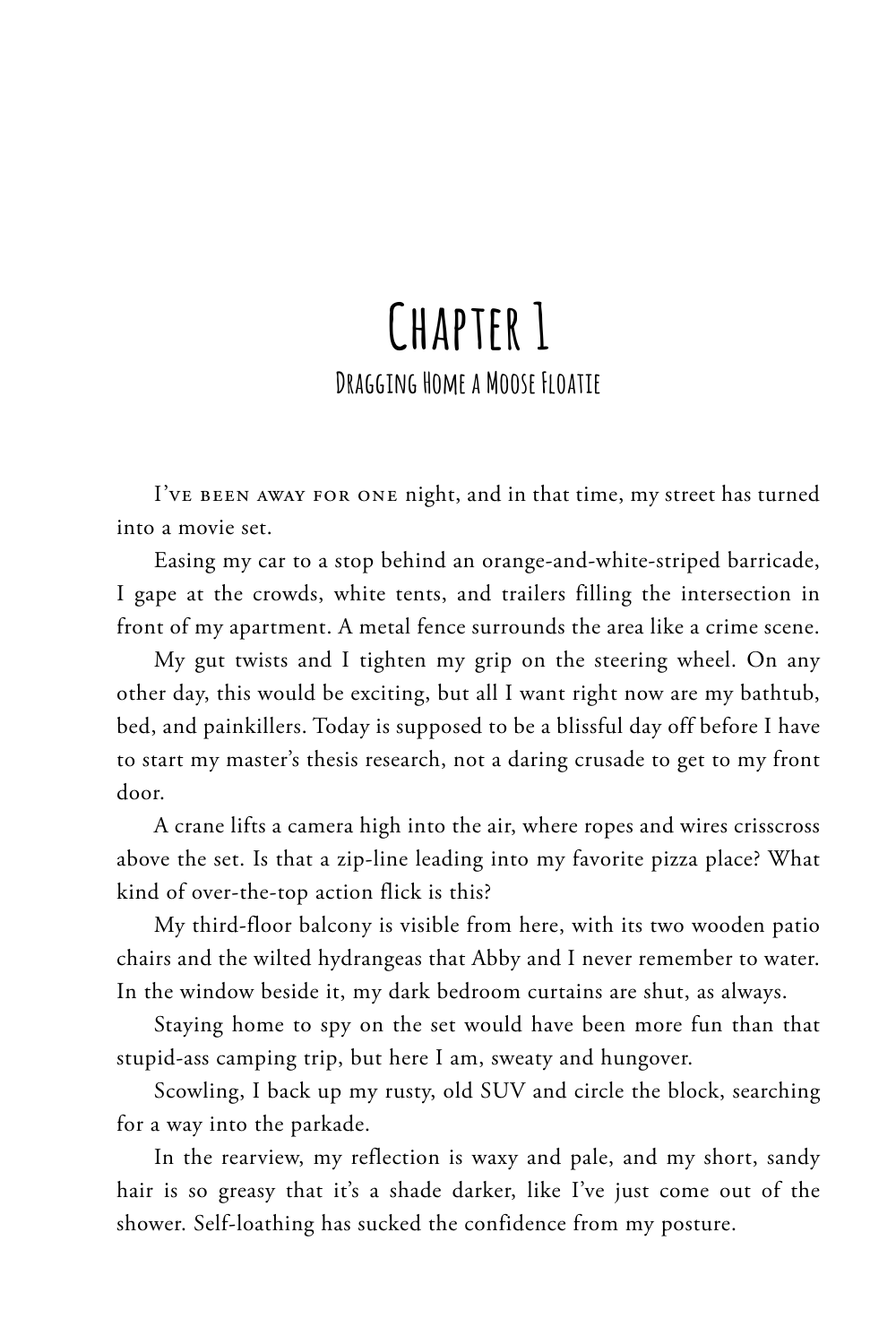Yeah, I was an idiot, but in my defense, Julia was flirting with me and totally into it.

"'Ooh, Rachel, let's get naked in the lake together,'" I say to the windshield, mimicking her sultry tone.

It's hard to believe that the unspoken thing between us is over—latenight study sessions, hanging out after class, inside jokes, our shared suffering as we both go after master's degrees in medical physics. She'd quickly become a good friend, and after she found out I'm a lesbian, she started asking questions about my love life and wanting to hang out more—like she was curious. Like maybe she thought she wasn't straight and wanted to explore some things.

Months of anticipation, over in one night, leaving me hollow.

This camping trip was supposed to be a big end-of-term celebration for our department. For Julia and me, it was a culmination, an excuse to get drunk and spend a couple of nights together.

The tension between us was ready to snap, and it did—so hard that it gave me whiplash.

I rub my temple, weaving through the streets and trying to get to my parkade. The movie set takes up way more space than it has any right to, forcing me to make a wide perimeter. As soon as I figure out how to get to my apartment, I'm filling the bathtub and dropping in a glittery bath bomb. Since I left yesterday morning, I've swum in a lake, gotten sweaty, been briefly rained on, and walked through a lot of spiderwebs, so I need a good scrub. My skin is so sticky that my shirt is plastered to my back.

After circling for ten minutes, I resign myself to parking three blocks away. I drag my camping gear down the road—the bag of damp clothes, the cooler of food I never ate, and a mostly deflated moose floatie. The early summer heat wave adds more sweat to what's already dried to my skin. I'd better not run into any neighbors in the elevator, or they'll be in for a treat when they get a whiff of me.

I swipe my fob to get inside, and before I open the door, laughter erupts behind me.

I whirl around, ready to tell off whoever is laughing at me for dragging camping gear down the street, but the sound is coming from the movie set.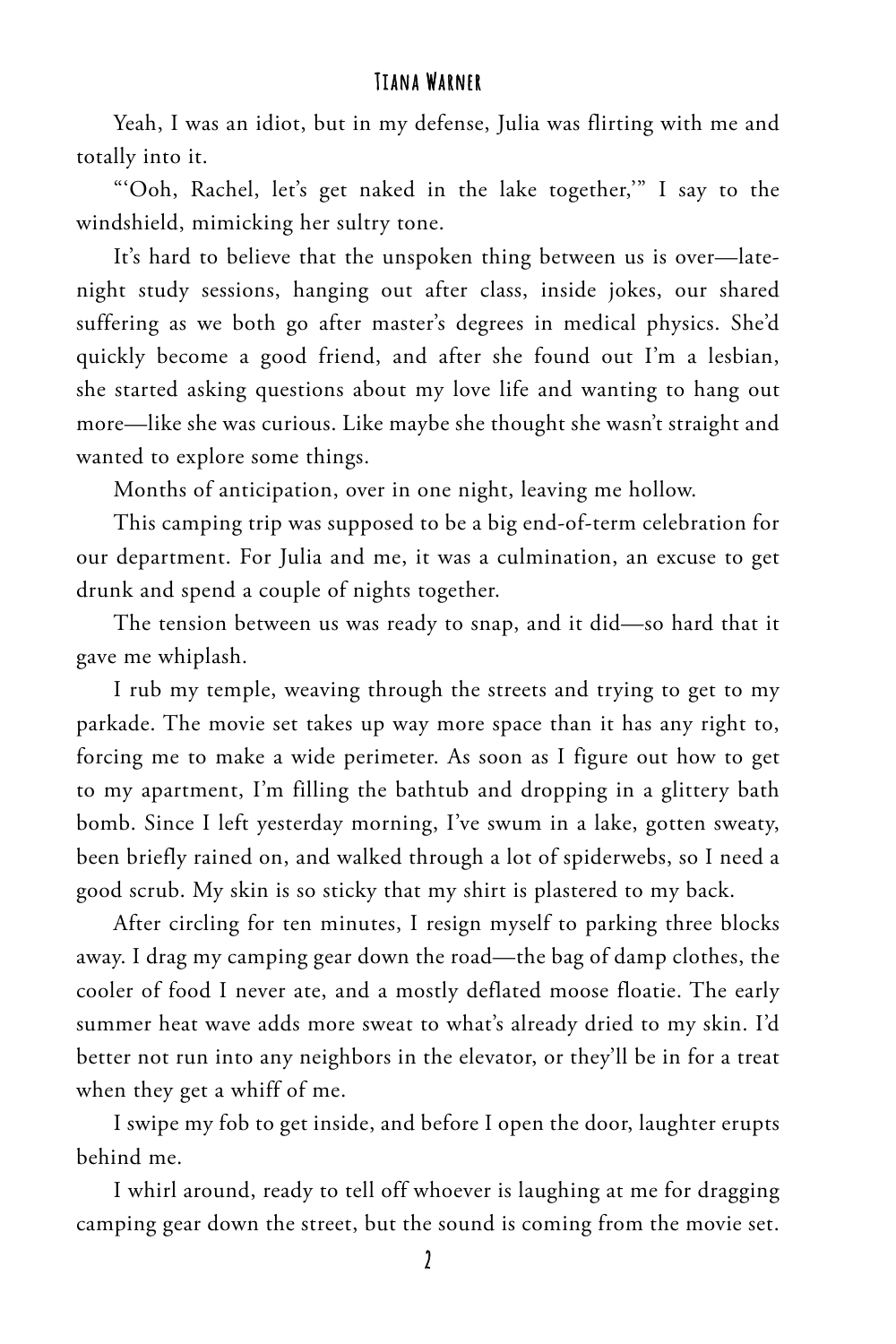A metal fence separates me from the set—they have to keep us peasants out, obviously—and white tents block most of my view beyond it. Between two tents is a gap that tunnels my vision to a point.

My heart does a wild, out-of-control flip, knocking me off balance so that I have to grab the door handle to stay standing.

Cate Whitney is on the other side of the fence, talking to a tattooed guy with a boom mic.

*Cate. Whitney.*

I forget how to breathe.

In her early forties and well-established on the A-list, she carries herself with easy confidence. She's rocking a badass black and brown steampunk outfit, including a corset, thigh-high fishnet stockings, a frilly skirt that exposes her thighs in front and hangs calf-length in the back, and a top hat with goggles resting on the brim. Her shoulder-length blond hair is in soft curls, and her white skin has a warm glow, like she's been in the tropics. She's wearing her signature mischievous smirk, her makeup drawing attention to her sharp cheekbones and ice-blue eyes.

How is it possible for anyone to be so attractive? I guess that's why she ended up in Hollywood. She's the type of woman who can rock a tux better than any man and a Valentino dress better than a runway model.

Seeing her in person sparks memories of pivotal moments in my life, making my chest flutter.

When I saw her kiss a woman in a 2000s historical drama, that was the moment I knew. Though the movie was fiction and the actors were straight, their love felt so real, sending butterflies through me. I wanted what those women had—their passion for each other, the connection that reached beyond friendship, the purity of their love.

I asked out my crush after seeing it, and she said yes.

On our fourth date, we watched that same movie together, and I made out with a girl for the first time.

So I'm not being dramatic when I say that Cate Whitney changed my life.

Now, standing with the poise of a goddess, that woman is ten feet away. She's deep in conversation with the guy with the boom mic, but that doesn't stop her from looking past him and meeting my eye.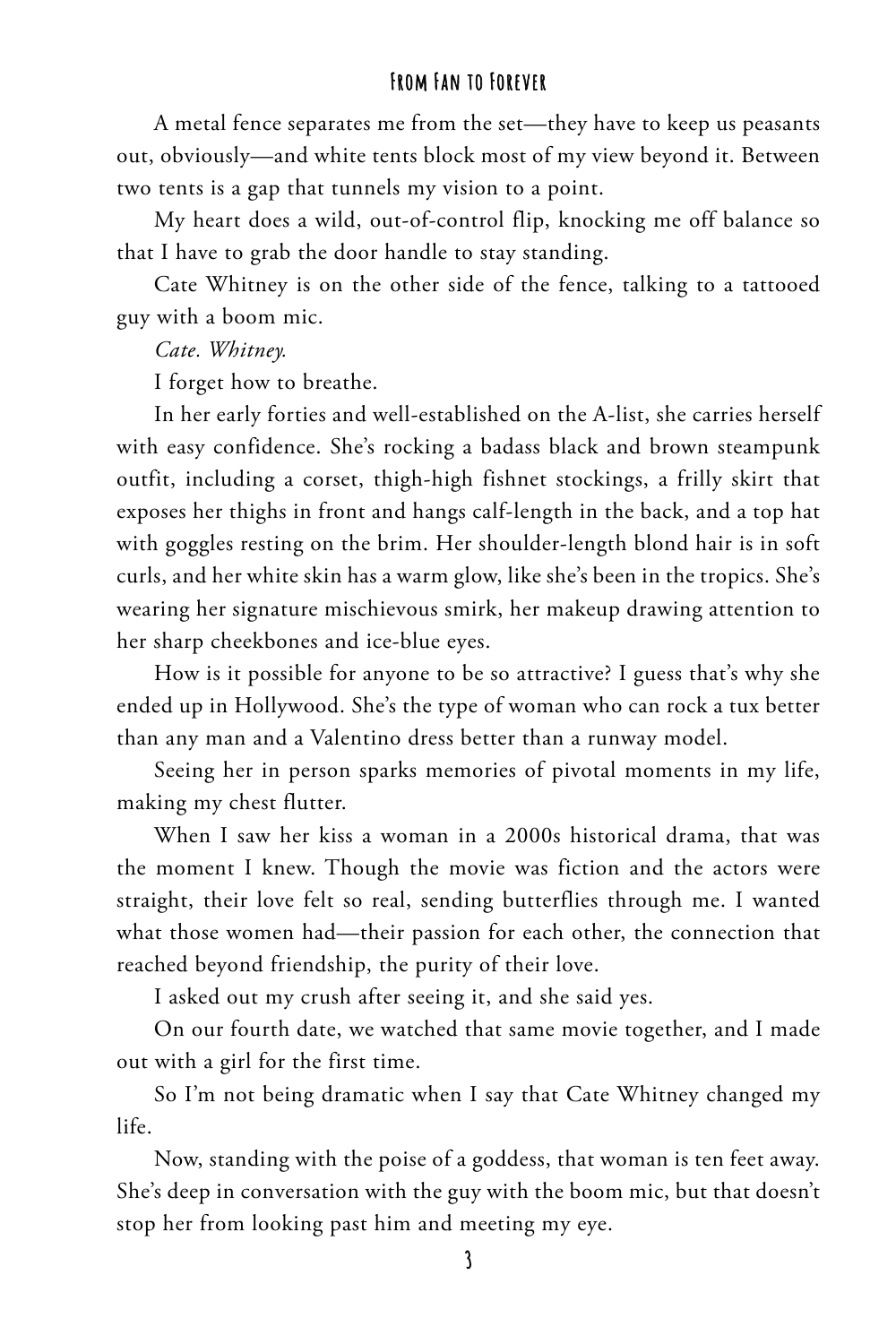*Why?* Why does she have to see me when I look like I climbed out of a dumpster?

Reflexively, I offer an awkward half-smile, which she returns.

My insides flip. This is either the greatest thing ever to happen to me or the worst, depending on whether she can smell me from this distance.

Regaining feeling in my legs, I whip open the door of my building and hurtle myself inside, then grab my camping gear and drag it in after me. The moose floatie smacks the door frame on the way in.

*Cate freaking Whitney is feet away from me, filming a movie.*

I hyperventilate my way up to my apartment and unlock the door with trembling hands. The familiar smell of home hits my nose—sweet-orange essential oil diffusing on the kitchen island, woven with layers of shampoo, burnt toast, and cheap coffee. Abby must be up.

I dump my camping gear and rush through the kitchen and living room toward the balcony. The apartment is as I left it, cluttered and full of low-maintenance plants. My laptop, heap of textbooks, and blanket nest are untouched on my side of the couch. Trinkets from travels, books, and pictures of friends and family take up every surface. It's disorganized—Abby prefers the term *eclectic*—but it's home.

I slide open the patio door and burst through to spy on the movie set.

The view is awe-inspiring. They've built a clockwork storefront over my favorite coffee shop. White tents and trailers, the back of wooden structures, and a lot of expensive film equipment clutter the intersection.

From the depths of the apartment, footsteps pad closer, and Abby says, "You smell like worn-off deodorant and sunscreen. I thought you weren't coming home until tomorrow."

"Cate Whitney is down there," I whisper-shout, scanning the dozens of people milling about the set.

"Fuck off!" Abby screams, rushing beside me to peer over the balcony.

I clap a hand over her mouth. "Shh!"

Abby pries my hand off. "You *saw* her?"

"Right as I was coming inside." I wrack my brain for the last headline I saw about Cate Whitney. "She must be filming *Clockwork Curie*."

*There she is.* She's with a group of people behind the cameras, pointing at a monitor and nodding. She's easy to spot because of the outfit but also because of that abnormally attractive Hollywood look. What is *with* that?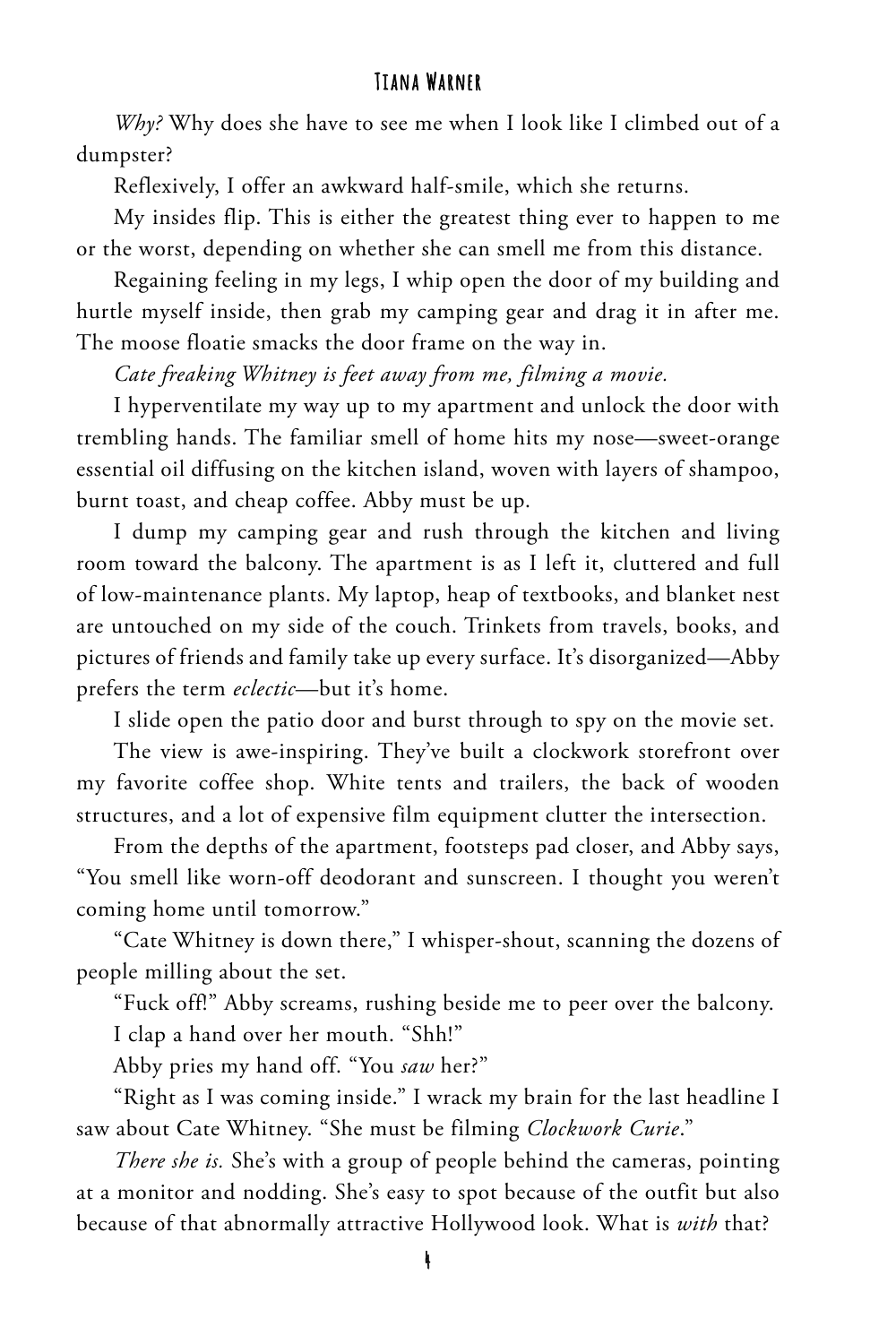"Clockwork what?" Abby says.

"It's a steampunk movie about Marie Curie," I whisper. "The scientist. We were talking about it in class not long ago."

As if a high-budget movie about science hero Marie Curie isn't awesome enough, they had to go and cast Cate Whitney as the lead. Excuse me while I cry feminist tears.

"Abby, she was, like, ten feet away from me," I say, making sure she understands the situation.

I peel my gaze away from the set. Abby is wearing a smart navy blazer and no pants. Her thick, dark hair is styled to emphasize its natural waves, she's wearing makeup, and her oversized glasses are unusually free of smudges.

"What's up with you?" I ask.

"Virtual job interview."

"What company?"

"Enough about me. Are you going to try and meet Cate?"

My heart jumps at the question like I've just been dive-bombed by an angry crow. "What? No. She's working."

"Girl, you've been obsessed with her since before you knew you were a lesbian. Remember the magazine pictures taped to your high school locker?"

"Shh!" I say, dragging Abby inside. I slam the patio door and round on her. "I can't just walk up to her!"

"Sure you can. Rachel, this is the universe bringing you an opportunity," she says, picking lint off her blazer. "Seize it."

I rub my tired eyes. Cate Whitney really is a queer icon. Between her film roles, her wardrobe, and being an outspoken ally, I'm positive that if someone were to poll all of the lesbians and ask them to rank their top celebrity crushes, she would win the popular vote.

I guess I could try to say hi to my hero. The prospect sends a nervous thrill through my chest. "What would I even say?"

Abby opens the bamboo privacy screen we use as a backdrop during video calls, which conveniently masks the surrounding disaster. "I don't know. *Big fan of your work*?"

"Ugh, that's so normal."

"If you want her to remember you for something abnormal, fine, but I think you're better off sticking with something average here."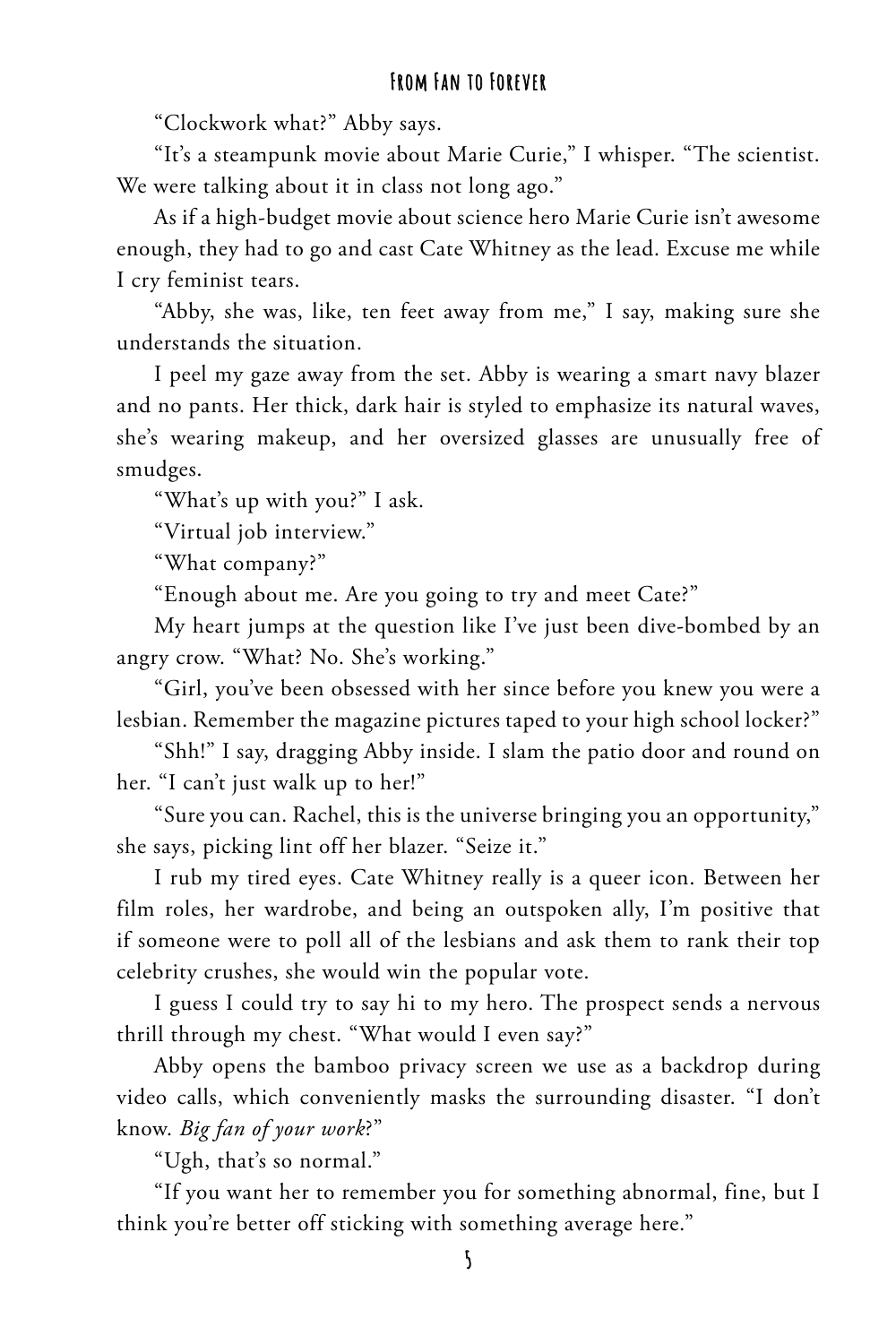"Fair enough." I hesitate, heart thumping. Then I shake my head firmly. "No, I can't. It's too awkward."

"You have to!"

Carefully, she places her laptop in front of the dirty dishes and unfolded laundry on the kitchen table.

"You just want me out of the apartment during your interview," I say.

"Well, yes, but I also want you to seize the day. Do it. I'm not letting you back in until you say at least one word to her."

"Excuse me?" I say, laughing.

"You heard me, Rachel Henrietta Janssen," she says severely. "I'm shoving you out the door and bolting it until you succeed."

"What if I'm not allowed on se—"

"I double dare you," she says in a girly tone reminiscent of our high school slumber parties.

"Oh, shut it."

She makes chicken noises and I throw a tissue box at her. It bounces off her chest.

"Did Amelia Earhart let people stop her from achieving her goals?" she asks, waving her arms.

"Amelia Earhart died while achieving her goal, Abby."

"Beside the point. You'll thank me later."

I chew my lip. As uncomfortable as it would be to approach a celebrity, I would live my life in deep regret if I didn't do it. Cate Whitney is more than a celebrity crush. She's a legend, an icon who helped me discover my sexuality and come out.

"It's not like you're the only one. I saw a couple of girls leaning over the fence to get pics with the actors last night," Abby says, a wry smile on her lips, like she knows I'm at my tipping point.

I can't help it—my face breaks into a grin. "Dare accepted. I'll ask her to sign the back of my phone."

I grab a permanent marker from the jar on the counter.

"An autograph? What kind of person in this day and age—" Abby stops, probably remembering that the alternative is to ask for a selfie, and I hate having my picture taken. "I guess having Cate Whitney's signature on the back of your phone would be cool."

"Hell yeah, it would. Do I have time to shower before your interview?"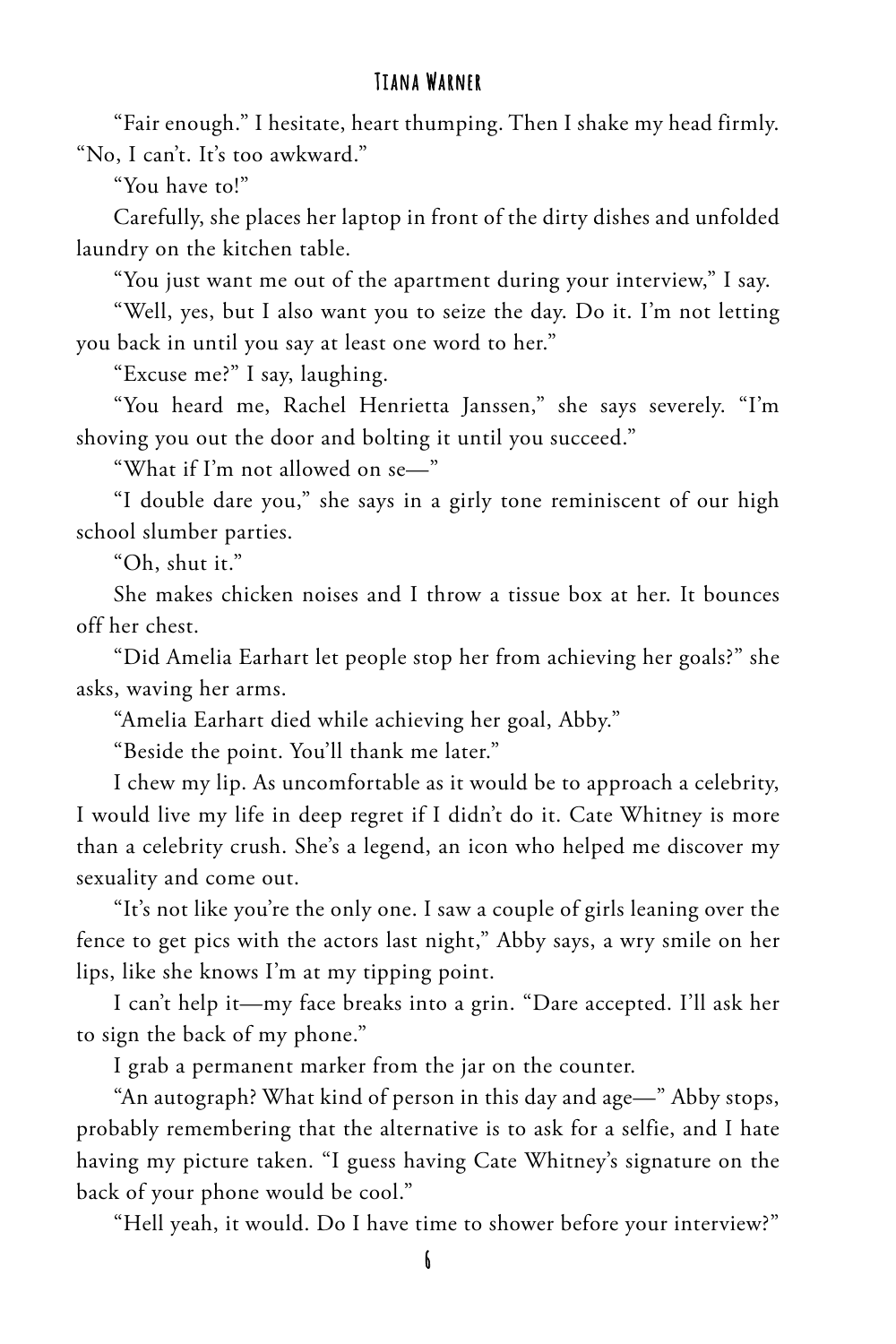"Yes!" Abby squeals in excitement. She opens her laptop and settles into a chair, checking the position of the privacy screen. "You've got twenty-four minutes to get out of here. Why are you back early, anyway? How was camping?"

"Good luck with your interview," I shout, racing to the bathroom.

My attempt to dodge her question doesn't work, and she chases after me.

"How was camping, Rachel?"

"Fine!"

"Liar."

Ugh, she's too perceptive.

Before I can shut the door, she wedges her hand between it and the frame.

"What happened with Julia, Rachel?"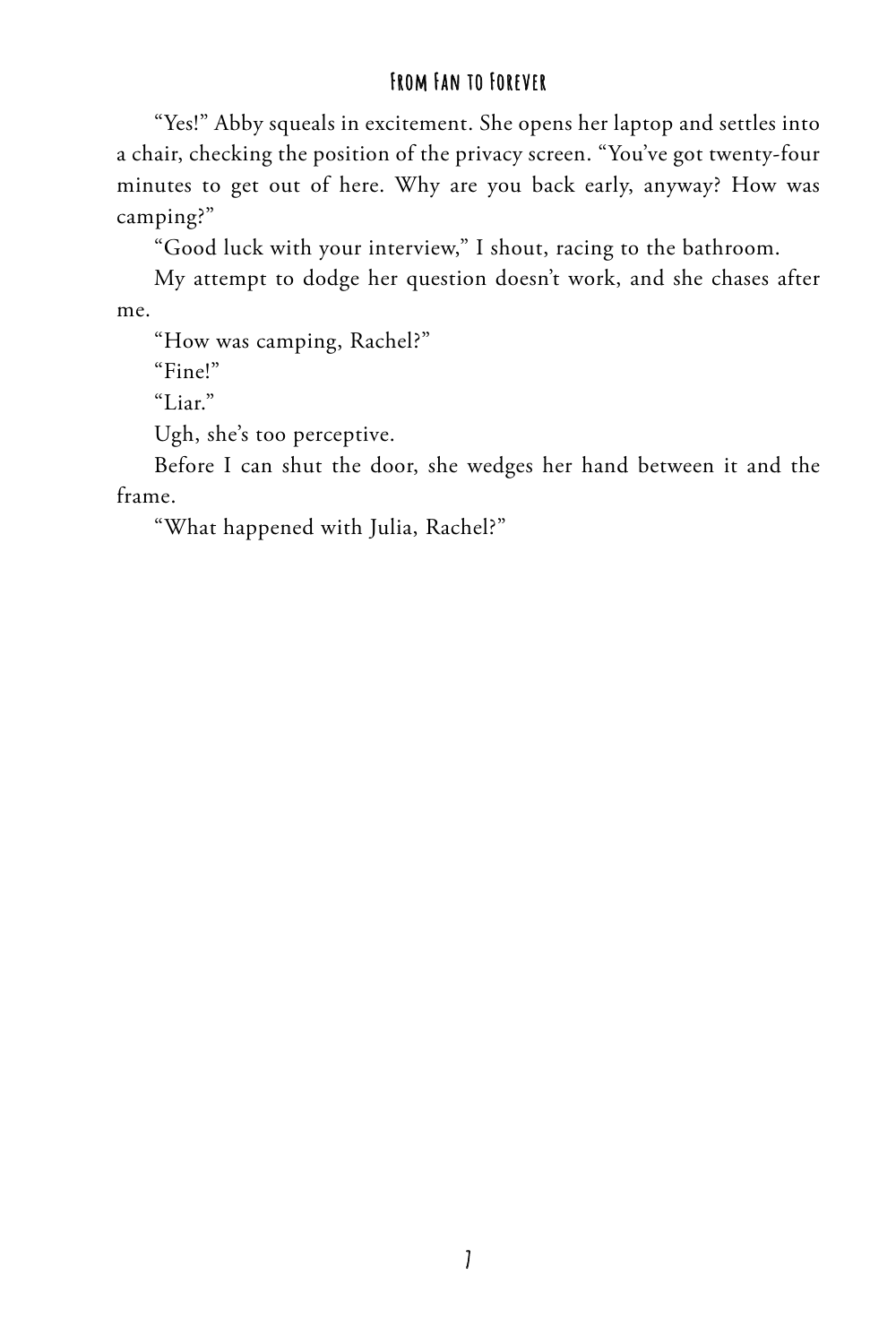## **Chapter 2 Bringing My A-Game**

I open my mouth to tell Abby it's nothing, but she gives me a stern look. I'll feel better when I talk about it, and we both know it.

"Fine. You were right about her."

Abby's face falls. "Oh. Shit."

"Give me one sec," I say, shutting the door.

She gives me a minute to get into the shower. I pop some painkillers, strip down, and step under the lukewarm stream with a groan. I don't think a shower has ever felt so good.

The moment I shut the curtain, Abby comes into the bathroom and sits on the counter. "Okay, go."

I sigh, squeezing shampoo into my palm.

"So we're all drinking around the fire and playing beer pong," I say, my voice amplified by the bathroom's acoustics, "and she keeps catching my eye—or maybe we're catching each other's. Either way, it's hard to misinterpret the way she's looking at me. It's that sultry, through-the-lashes look, you know?"

"Oh, yeah. Definitely flirty."

I lather my hair, eyes closed. "We end up standing beside each other at the drinks table, and we're both getting fall-down drunk, like we're using alcohol for courage. And she keeps grabbing my shoulder *for balance.*"

"Mm. I've used that ruse many a time."

"Exactly. So I tested the waters with a flirty tequila shot—that move where you put the lime in your mouth so the other person has to bite it from your lips."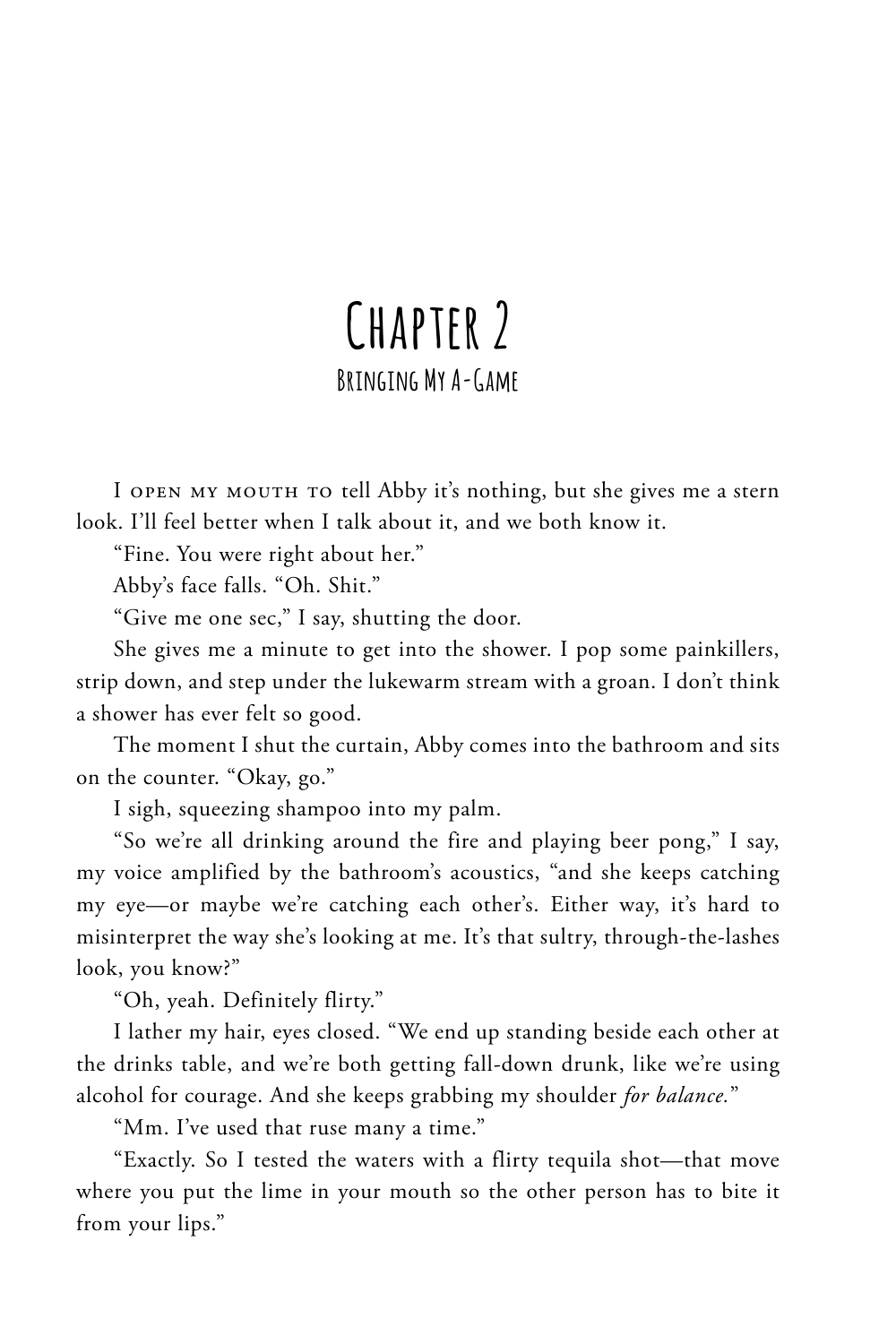Abby squeaks. "And she did it?"

"She lingered as our lips brushed."

A pause. "Okay, that's more than flirty."

I rinse my hair, stomach twisting in anticipation of what comes next. "So I'm like, 'Hey, want to get in our bikinis and jump in the lake?' And you know what she says?"

"What?"

I crack open the curtain to see her face. "She says, 'Who needs bikinis?' and runs into the lake naked."

Abby gasps, her eyes enormous as she drinks in this juicy story. "You skinny-dipped?"

I nod, vividly recalling the swoop that went through me, like the moths around the lanterns had gotten trapped in my chest.

I tug the curtain closed and grab the conditioner.

"Where was everyone else?" Abby says.

"Drunk and occupied. Nobody noticed us running off together."

The glassy lake was out of sight and sound of the campers, leaving the two of us alone in the pristine wilderness. The bright streak of the Milky Way crossed overhead, and the BC rainforest loomed thick and high on all sides, like we were at the center of a snow globe.

The moonlight was bright enough to see her blazing-hot gaze, her pale, glistening shoulders and chest, and her nipples playing peek-a-boo at the surface. After months of falling for her, of smiling when she smiled, wanting to make her laugh, wanting her to think about me when we weren't together, I finally had her alone—ready to follow through on what we'd been silently promising each other.

When she drifted closer, laughing in her usual adorable way, heat tingled between my legs. This gorgeous woman had told me she wanted to try kissing me, and there was no questioning what was going to happen.

"So we're in the water," I say, scrubbing down, "and she tells me my tattoo is sexy and uses it as an excuse to touch me."

"God, that tattoo has been such a sex-starter for you."

"I know, right?" Who knew a ribcage tattoo would have that effect? Women love the glimpse of it when I wear muscle shirts. "Anyway, I asked if she was still curious, and she nodded, and…"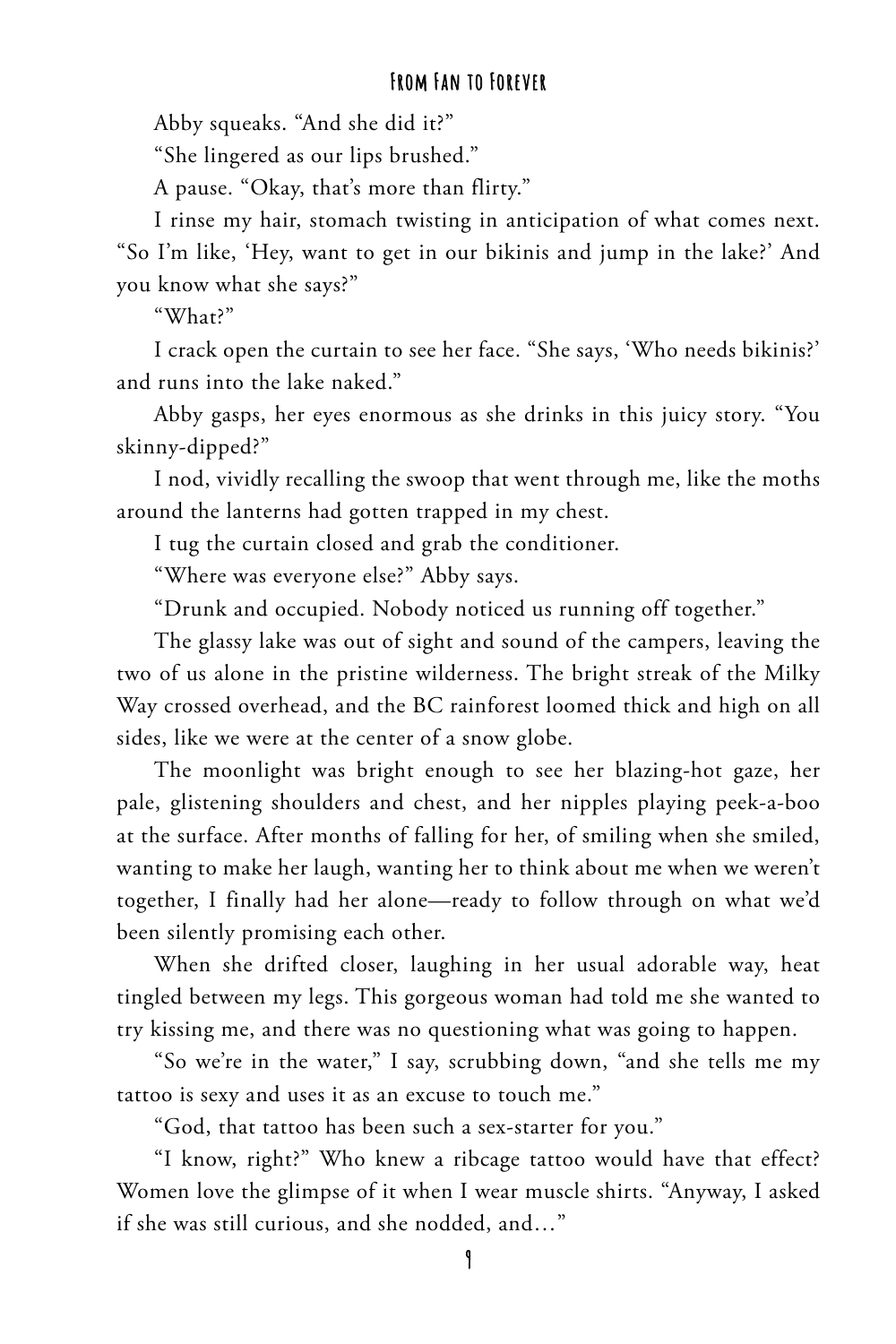And beneath the water, her skin was achingly soft and warm in the cool lake. I ran my palms over her curves, up to her breasts, and her breath hitched, smelling like tequila and lime as it tickled my face.

Our lips met. Her hands brushed over my breasts, gently, and then with confidence as our tongues explored each other's mouths. Heat spread through me, a tingling rushing lower.

Her fingers traveled down my neck, over my back, and down to my hips, where she pulled me against her. She moaned as I teased her with my tongue, playing with her lips.

Then her hand moved lower, lower…

"And stuff started happening." I turn off the water and reach through the curtain. Abby passes me my towel. "And then…"

I wrap the towel around me and step out of the shower, solemn. Abby's covering her mouth, like she's afraid of what's coming.

"Her boyfriend found us," I say, my self-loathing at an all-time high. Found us, shouted at us, drove a crack into that perfect snow globe.

"Boyfriend?" Abby shrieks. "She didn't tell you that she has a *boyfriend*?"

"Oh, I knew about Andrew," I say, heat rising in my face. "But she barely ever talked about him, and when she did, it was to complain about him. She spent more time with me than him last night."

" $Ah$ ."

"So, yeah, I'm an idiot…" I tug open a drawer and absentmindedly rummage. "But also, she's clearly not into him anymore and just stringing him along! So I don't know which of us is the worse person here."

"You're probably both awful," Abby says helpfully.

I sigh. "So she starts defending herself. 'We were just having fun, Andrew. I told you I wanted to experiment, Andrew.'"

Abby jumps off the counter. "Fuck off. She didn't."

"For fun. An experiment. No real feelings."

My eyes burn, and I turn away under the pretense of reaching for the hairdryer. It gives me the few seconds I need to pull myself together.

"So I left them to fight it out on the shoreline and went for a walk," I say, relieved to hear cool indifference in my voice.

My walk lasted until sunrise and sobriety. Because that's what I do when I'm stressed or confused or too drunk to make good decisions—I find a nice path, and I walk.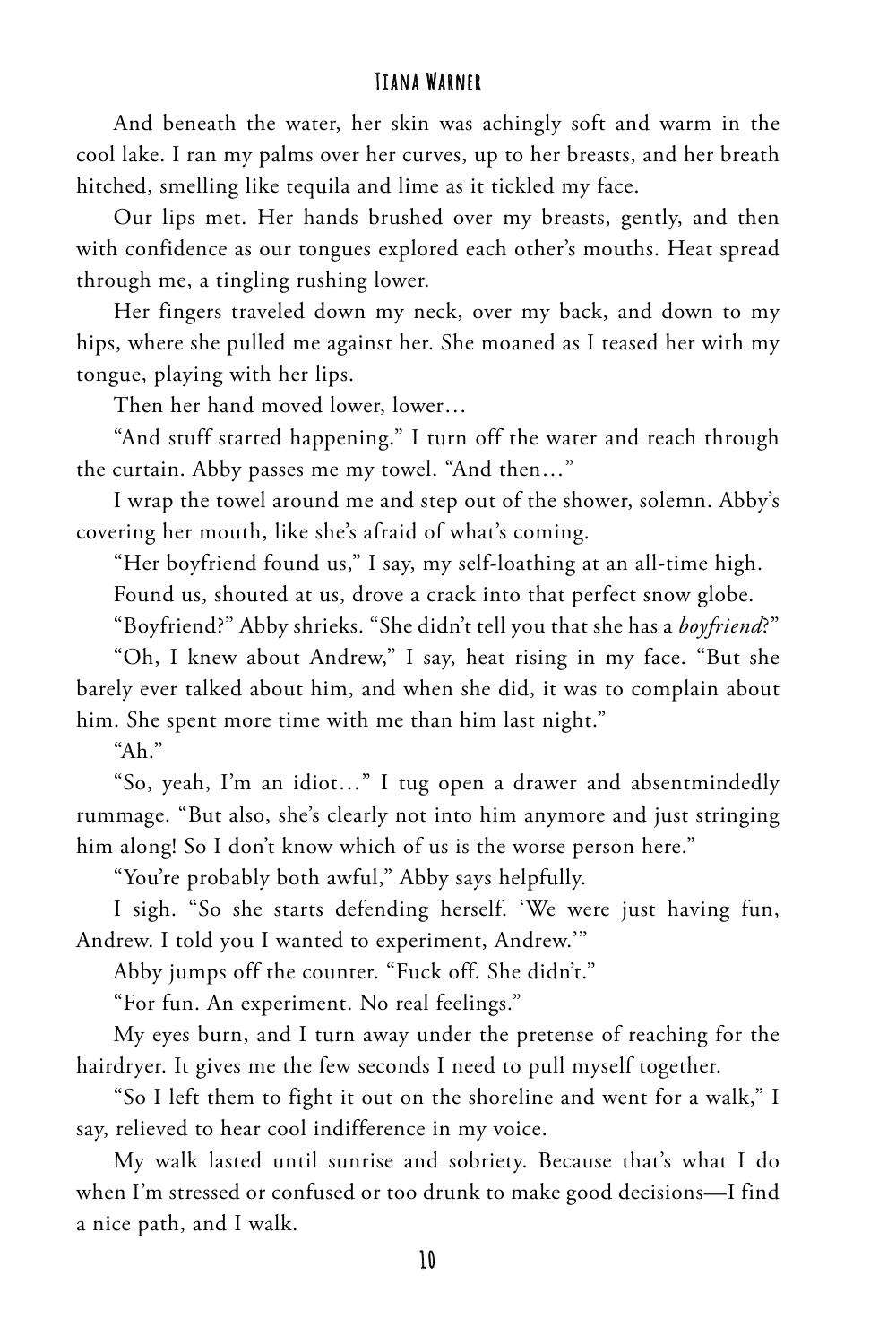It probably wasn't smart to walk alone in the forest at night, where the cougar and bear populations are famously high, but I'm alive, aren't I?

Alive and fine.

Sort of.

"Oh, Rachel," Abby says. She lifts her arms, then drops them, like she was about to wrap me in a hug before realizing it would get her shirt wet before her interview. "Babe, you deserve better than that. You shouldn't be anyone's experiment or *just for fun*. You're someone's soulmate."

"Thanks," I say, blinking before my burning eyes betray me.

Abby's been warning me not to get attached to Julia for months, and she was absolutely right. Julia didn't want a girlfriend. She was experimenting with her sexuality, and I was the test subject.

But my last serious girlfriend was shy, guarded, and desperate to keep me a secret, so Julia's free spirit lured me in. Her boldness was hot, and I let my heart take hold of me.

Why did my brain have to run off and imagine a relationship with her? Bringing her home to meet my family, flying to exciting destinations together, walking the beach hand-in-hand? This physically hurts, like a stab wound in my chest.

"I'll get over it," I say, forcing a smile. "It's her fault that blew up. Right?"

"Oh, for sure. She came onto you, and now she and her pissed-off boyfriend can work that out."

I don't know if Abby is just being loyal, but it makes my smile come easier.

"You can just, like, avoid Julia on campus forevermore," she adds.

I grimace. "I absolutely will be doing that. Anyway, I'll get out of here so you can do your interview."

Abby hesitates, and I feel her stare.

"I'm fine, Abby. Really. Meeting my lesbian awakening will cheer me up."

She smiles. "That's the spirit."

"How long do I have?"

Abby checks her phone. "Twelve minutes."

"I'll be out in eleven." I race to my bedroom, which is basically a cave because I never open the curtains and only have one bedside lamp. I put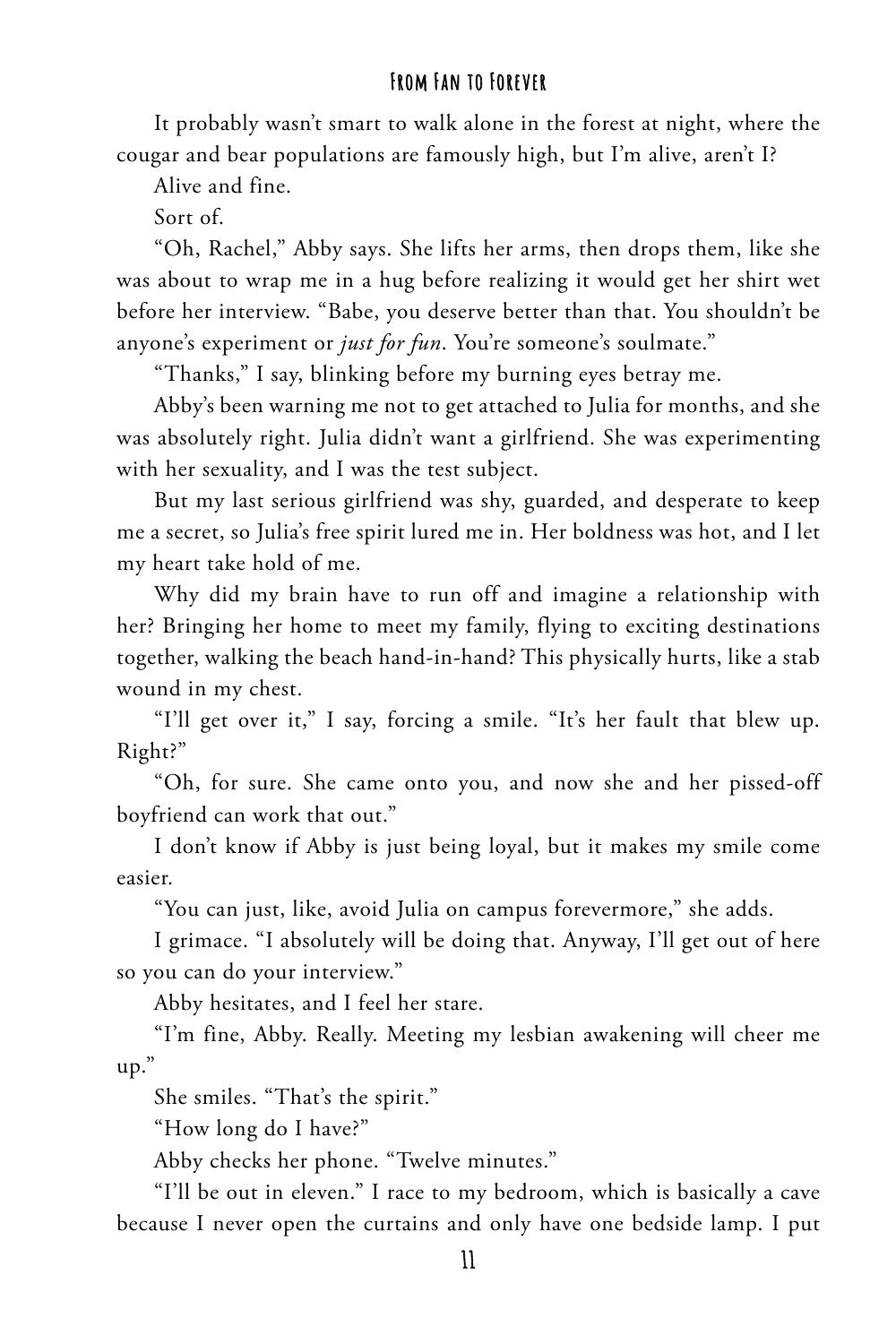on black Bermuda shorts and a white collared shirt, then quickly do my hair and makeup. If I'm going to meet an actor I have a massive crush on, I should bring my A-game. I dry and spray my hair, sweeping it to one side, then put on dark eyeliner and touch up my eyebrows.

I check out my reflection in the dusty mirror that I haven't had time to clean in months. My undercut needs attention, but I have no time for that right now.

"Confidence," I whisper, trying to summon it.

I'm more nervous than if I had to do a presentation, but this is a oncein-a-lifetime opportunity, and I'll kick myself if I miss the chance to meet Cate Whitney. If it's totally awkward, I'm sure her memory of me will blend in with the thousands of other fans who have approached her.

And if I'm not allowed to meet her…well, I'll have to try harder. Fangirling aside, Abby dared me, and I probably won't be allowed back into the apartment until I do it. We take Truth or Dare very seriously.

I put my phone, key, and the permanent marker in my pockets.

"Good luck," I whisper, slipping out the door as Abby settles in front of her laptop, still pantsless.

She gives me a two-finger salute. "Same to you."

On the street, I let out a slow breath. I feel better after pouring my heartache onto Abby, but the hole in my chest is going to take time to heal. I haven't had a serious relationship in five years—not since Sarah and I broke up in grade twelve. I've been telling myself I'm not in the right mental state, and that university makes it hard to find time for it—but this tells me I'm ready to be fully invested in someone again.

I guess it just won't be with Julia.

Ugh, she wasn't even my girlfriend, and it still feels like I got dumped.

Walking the perimeter of the set, I find a gap in the metal fence where people with badges walk in and out.

I address the security guard blocking it. "Are there any meet-and-greets with the actors?"

He laughs like I'm cute for asking. "Sorry, love. The actors are pretty busy."

I figured as much. I'll have to see if I can spot Cate over the fence—or else sneak inside, if I'm feeling especially daring.

I pretend to give up and walk the perimeter again, testing for weaknesses like a clever velociraptor trying to escape her enclosure.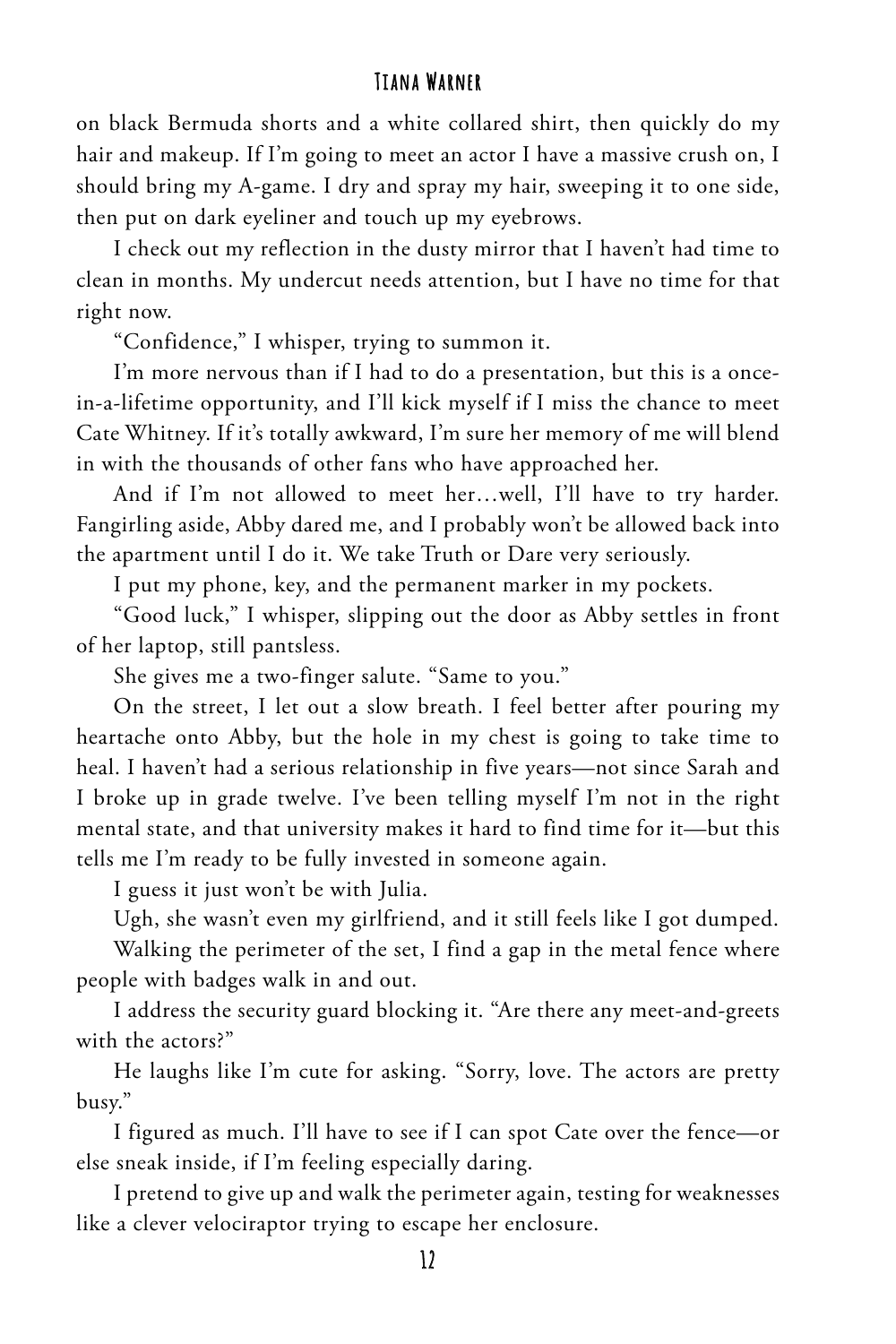The fence reaches all the way around the set, and the only break is at the back of one of the white tents—but that's no good because the tent is blocking the way in.

I pause.

*Unless…*

There's a gap between the ground and the base of the tent. What if I could lift it and slip under?

If Abby were here, she would be pushing me toward the gap right now.

I don't know what possesses me to do it. Maybe I'm too tired to realize it's a terrible idea on all levels. Maybe I'm feeling reckless after such a catastrophic weekend. Maybe I'm so desperate for a small win in my life that I'm willing to do something drastic to get it. I wait until the street is empty, then drop to my hands and knees and lift the bottom of the tent.

It's stiff, made of some kind of thick, ruthless polyester. I have to tug hard to fit under it, and even then, I'm lying on the pavement with my boobs pressed flat.

Panting, I claw my way under and pop out on the other side with a gasp.

I try to stand—and my head smashes into something.

" $\text{Ow!}$ "

I brace on all fours, dizzy. Why the hell didn't I check whether I ended up underneath anything?

Beside me, several trays hit the floor, and fruit and sandwiches scatter across the pavement.

"Fuck," I say, crawling out from under the table. My hand smears a mustard-covered croissant across the ground.

Apparently, I have arrived in the craft services tent.

"Oh, you scared me," a smooth voice says.

I lift my gaze and meet a pair of ice-blue eyes. Everything inside me melts. I'm about to become a puddle on the pavement.

I did not think this would work.

I honestly expected to be kicked out or to wander the set for five minutes before panicking and leaving, so that I could tell Abby I tried.

Cate is standing there, holding a script in one hand and a strawberry in the other. She's cool and charming in her steampunk outfit and professional makeup—and I'm on the ground with mustard on my hands.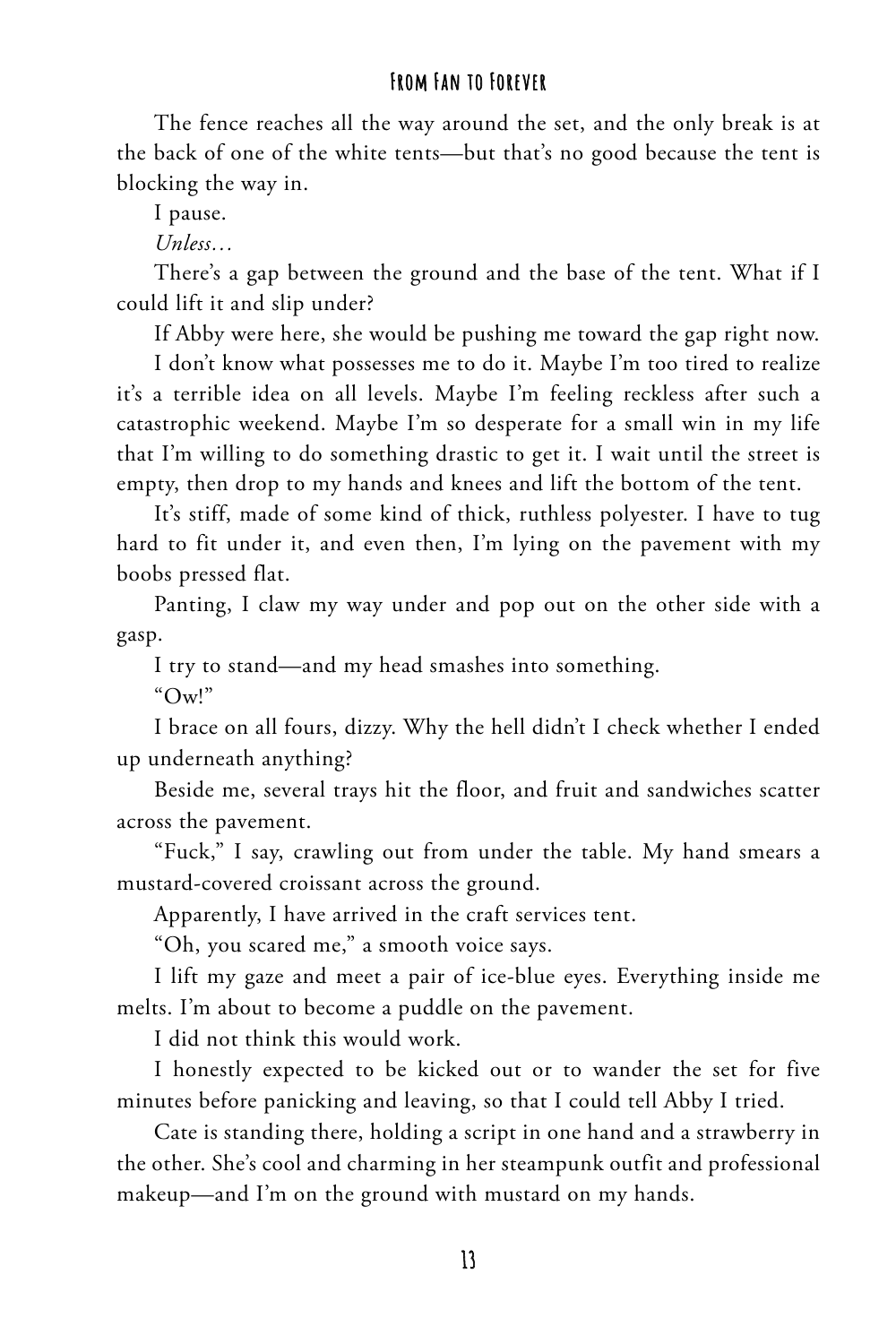## **Chapter 3 Big Dyke Energy**

CATE WHITNEY STARES AT ME in a way I never, ever wanted her to stare at me—a mix of confusion, horror, and pity. She lowers the script, which she must have been reviewing.

I jump to my feet, wiping my mustardy palms on the back of my shorts. "B-big fan of your work," I blurt.

Dammit, why did Abby have to suggest I say that? I sound like an idiot.

I guess it's better than saying, *Hi, you were my lesbian awakening and I've seen your movies multiple times and find you incredibly attractive.*

My face is absolutely on fire. I definitely look like a shiny tomato right now.

Cate tilts her head, perplexed. "Are you…working on set?"

Her smooth, husky voice brings to mind the number of villains she's played. My insides tingle.

Then the meaning of her words sinks in.

Crap. She's onto me.

"No, I don't work here," I admit. "I was wondering if—" I stop, like my throat has sealed shut. If I tell her I snuck in to ask for an autograph, she's going to think I'm a stalker. I don't want to be responsible for giving her the feeling that she isn't safe from rabid fans.

Am I being a rabid fan? *Dammit, Abby.*

No, it's not like I keep track of where she is and what she's doing. I respect her privacy and avoid tabloids and paparazzi shots. I just admire her. And I'm torn between wanting to be her and wanting to kiss her.

Fuck. I'm being weird.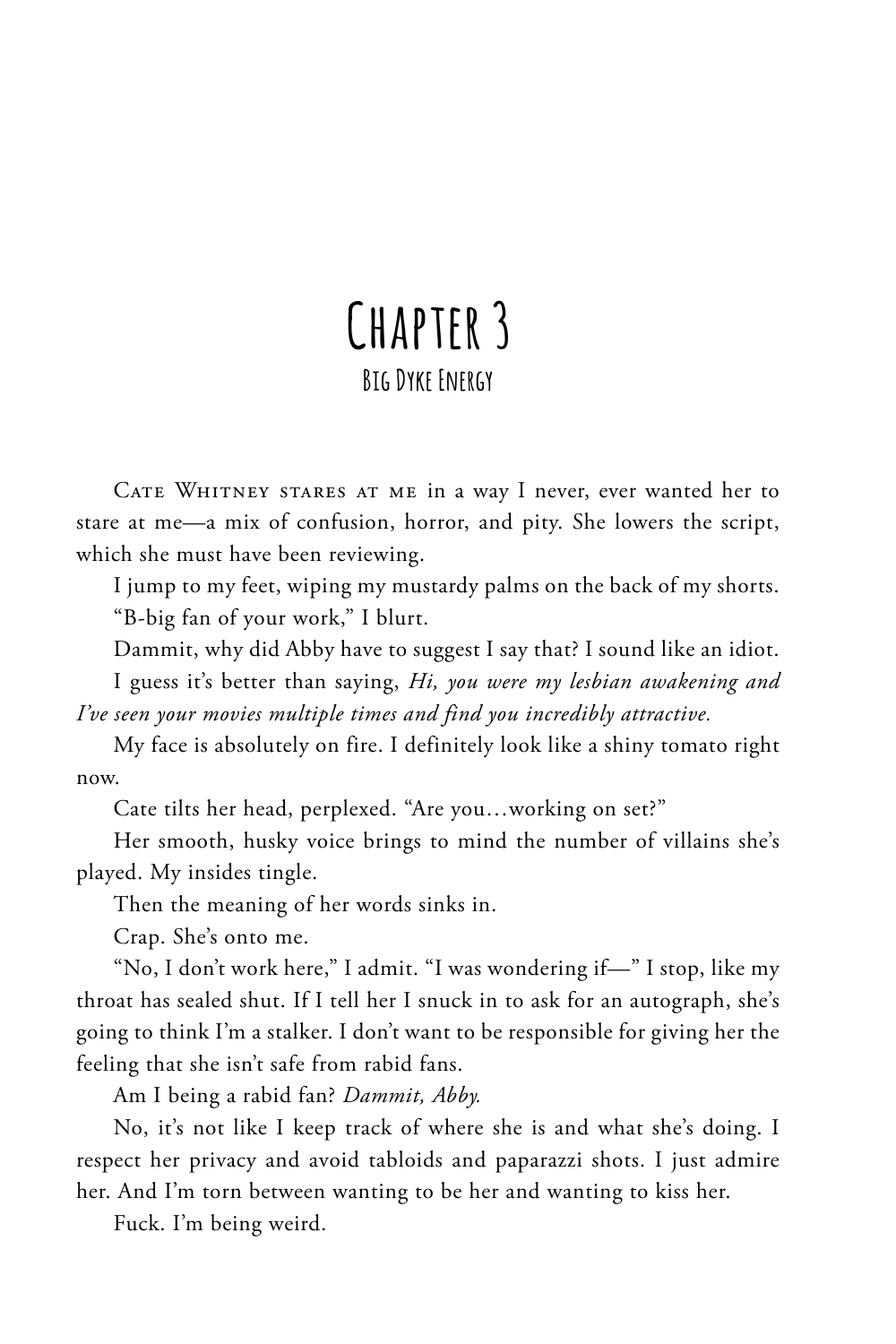"I was wondering if the producer is accepting applications," I say, shoving the marker deeper into my back pocket to preserve my last shred of self-respect. "For a—science—consultant."

"Oh?" She raises an eyebrow.

I stand taller. "Yeah. I'm a graduate medical physics student specializing in Marie Curie's work."

The Marie Curie part is a stretch, but I've taken radiotherapy physics, so it's not a *total* lie.

Her lips curve upward, almost imperceptibly, and I'm pretty sure she doesn't believe for a second that I'm here for a job application. But she doesn't call security or tell me to leave.

"You probably understand this role better than I do," she says, holding up the script. "Any tips? I know Marie Curie discovered radium and coined the term *radioactive*, but I don't get what it all means or how she discovered it. Any research I've tried to do has taken me too far down a physics rabbit hole."

"She invented a technique for isolating radioactive isotopes. She discovered polonium, too." I'm about to say more, but I shut my mouth when Cate's brow furrows. This gibberish must be supremely unhelpful.

"Radioactive isotopes," she says, tasting the words. "But how does someone just *discover* a new element?"

"She extracted them from a mineral called pitchblende."

Cate's gaze is fixed on me, making my face heat up. She chews her lip, looks at the script, then points across the set. "We might be able to use a consultant. I have to get ready for my next scene, but are you okay going to find a producer?"

"Sure," I say, having absolutely no intention of making a further fool of myself in front of this film crew.

Cate eats the strawberry she was holding before I crawled into her life. The way her gaze is fixed on me while she sucks on it is enough to make me forget how to breathe.

I always thought her gay vibes were part of her acting talent, but the energy is real. It's something about the way she carries herself, or maybe the intense eye contact. If we were in a club, I'd be offering to buy her a drink right now.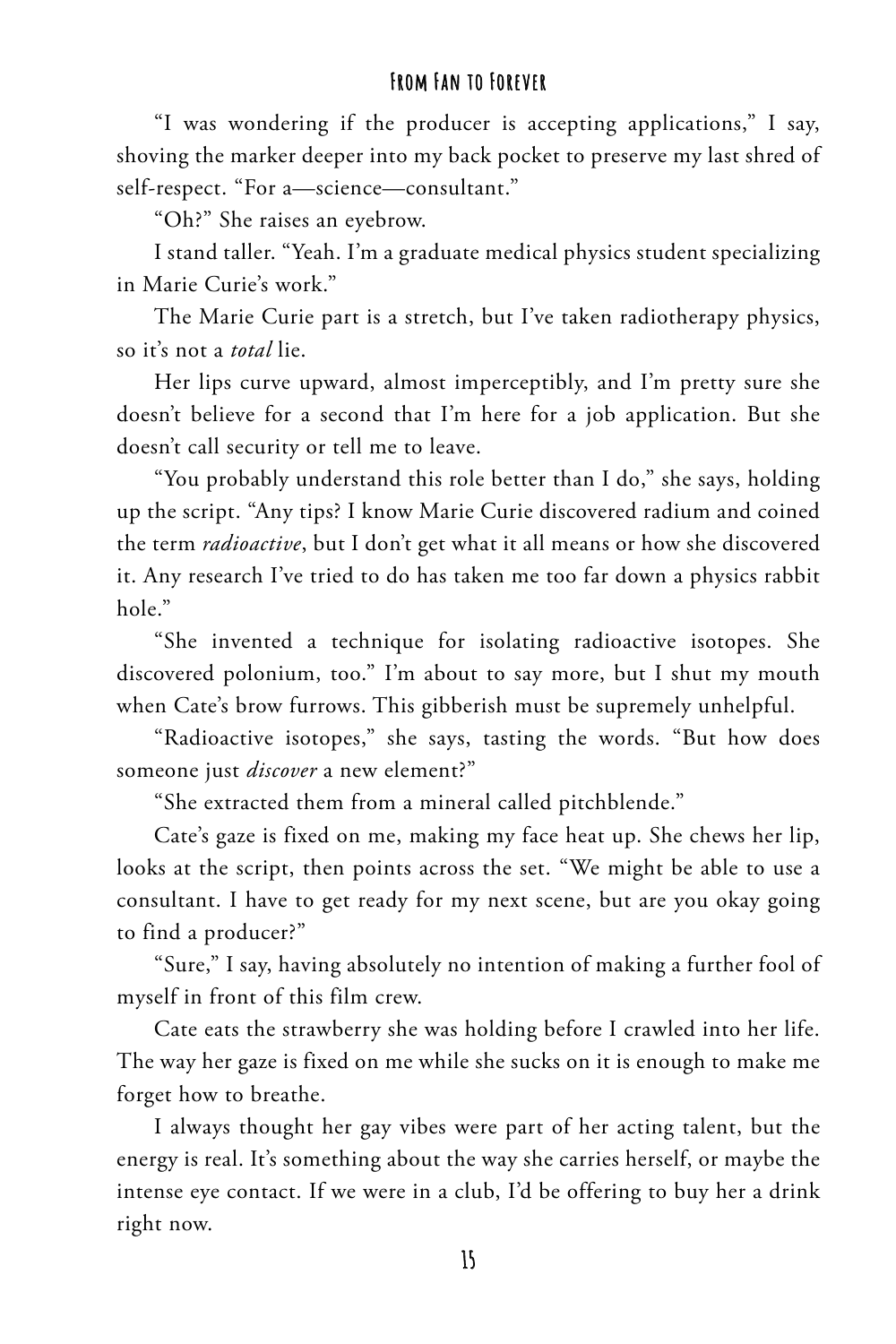I walk past her to where she pointed because it's the only thing to do. The permanent marker presses against my butt.

I knew I would be starstruck, but this is ridiculous. I can barely string my thoughts together.

Before leaving the tent, I turn and say, "I'm sorry I ruined the food table."

She casts a gorgeous half-smile that makes me sway. "I won't tell a soul it was you. Good luck with the job application."

*Did I just swoon?*

"Thanks," I say.

And my big moment meeting Cate Whitney is over. I open my mouth to ask for a signature, remember my last shred of dignity, and close it again.

Why can't I be cool? Why do I have to be covered in mustard and croissant flakes right now?

"Hold on," she says, striding toward me. She reaches out and plucks something from my hair.

A tingle runs down my neck.

A cobweb is pinched between her fingers. She lets it flutter away.

"Must be dirty under the table. We can't have you going for your job application with that in your hair."

From this close, she smells sweet and summery.

"No," I say, breathless. "Thank you, Cate."

"You're welcome…" She pauses, and it takes me a moment to realize she's waiting for me to fill in the gap.

"Rachel," I say. "Rachel Janssen."

A guy my age rushes over and shoves a granola bar into Cate's hands. "You got a call from your publicist about the gala. Also, you need protein."

He has the poise of a dancer and every inch of him is well put together, from his buzzed black hair to his purple suit to his platform shoes. His deep brown skin is flawlessly contoured with shimmery makeup.

"They'll be ready to block the scene in a few minutes," he adds, typing frantically on his phone.

Cate doesn't take her eyes off me, apparently immune to having this guy fuss over her while she's in the middle of something.

"Rachel," she says. "Hope I see you around."

The guy shoots me a suspicious look, like he didn't notice me until now.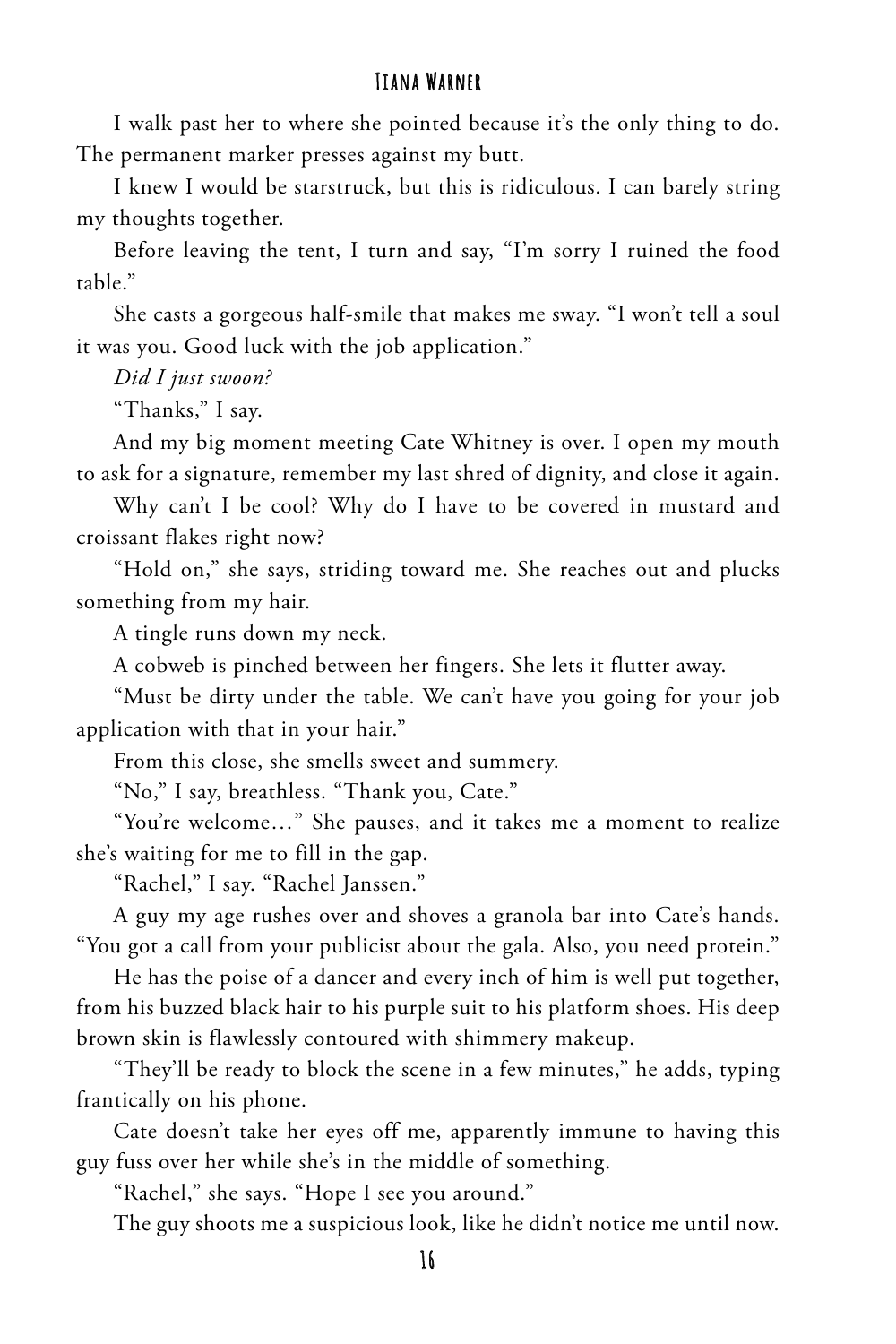I give an awkward nod and leave the tent, stomach doing flips.

I spoke to Cate Whitney. She touched my hair. She told me she hopes to see me around. My name came out of her lips.

Except she definitely thinks I'm weird.

And I am. Weird, awkward, and mortified.

Why did I sneak onto the set like this? I blame Abby.

I leave the tent behind, torn between wanting to crawl into a hole and wanting to fist-pump. It's sweet that Cate wished me luck and made me feel worthy about applying for a job I would never get. I guess her kind reputation is true.

I slip through the exit, earning a double-take from the security guard who turned me away minutes earlier.

Oh well. I'm leaving, not arriving, so he can't do much now.

I don't want to interrupt Abby's interview, so I walk up and down the beach until my gay panic subsides. Around me, people and their dogs are scattered across the shore, enjoying the heat. The sun glints off the gentle waves, where boaters, kayakers, and paddleboarders coast by. The air smells like barbecue, and seagulls are trying to ambush people and steal their food like a noisy sky gang.

I cover my face as I walk behind a couple taking a selfie. All of this activity is nice, but living by the beach is better in the off-season when there are fewer people around.

As I walk back and forth, Cate's energy clings to me like steam in a sauna. I can't get over her touching my hair.

She was way too nice to me. In her position, I probably would have called security.

My stomach growls, and I head for my favorite sandwich shop—which has, apparently, been converted into a steampunk storefront for the movie set. A sign on the metal fence tells me that all shops in the area are closed for the summer.

I groan and keep walking. There's a crêpe place up the road that'll do fine.

It's busy inside, probably because all of the would-be-customers of the other shops have been displaced. The best spots to eat have been absorbed by the movie set.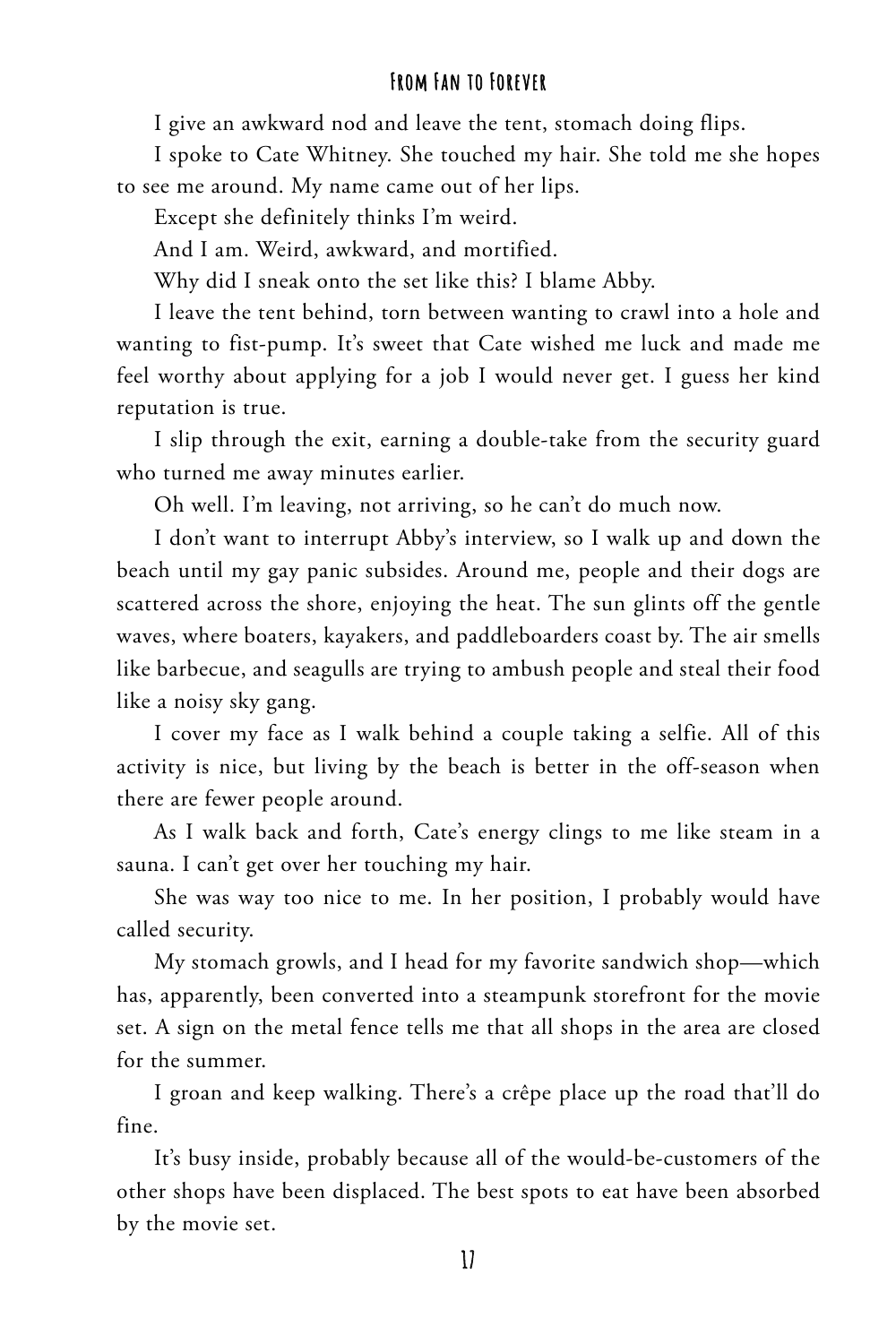After ordering a spinach and feta crêpe and a coffee, I grab the last, lonely seat on the patio. If I were smarter, I would have brought my laptop. The nagging feeling that I should be working is a permanent fixture in my life, and I could be using this precious time to do thesis research.

I pull out my phone and look up the machine learning program I've been eyeing. There might be a gold nugget in this program if I can use it to analyze medical imagery, and I can read about it until Abby tells me it's safe to come home.

But after a few minutes of poking around the internet, it's clear that I don't have the mental capacity for this today. First, I'm hungover and haven't slept. Second, it's not easy to concentrate on deep-learning algorithms when I've just come face-to-face with one of the most talented and attractive women in the world.

Third, my heart is still dust after getting crushed by a woman who I secretly thought would turn gay for me.

I guess you could say I'm not in the right headspace for thesis research right now.

A text from Abby pops up, sparing me from my listless scrolling and crêpe-eating.

*Interview went well, and they want another with the team leads in 10 mins. Are you okay to hang out for a bit? I can text you when I'm done.*

Her news lifts my mood a little. It's a nice day, so I'm fine to stay out of the apartment.

*Yay for rocking the interview! No problem. I'm just eating and hanging out.*

*Awesome. Thanks, bestie. Any luck meeting Cate?*

My mouth twists into a smile.

*I met her. Didn't get the chance to ask for a signature, but we said actual words to each other. My heart is still recovering.*

*What?!!! Is she as amazing in person?*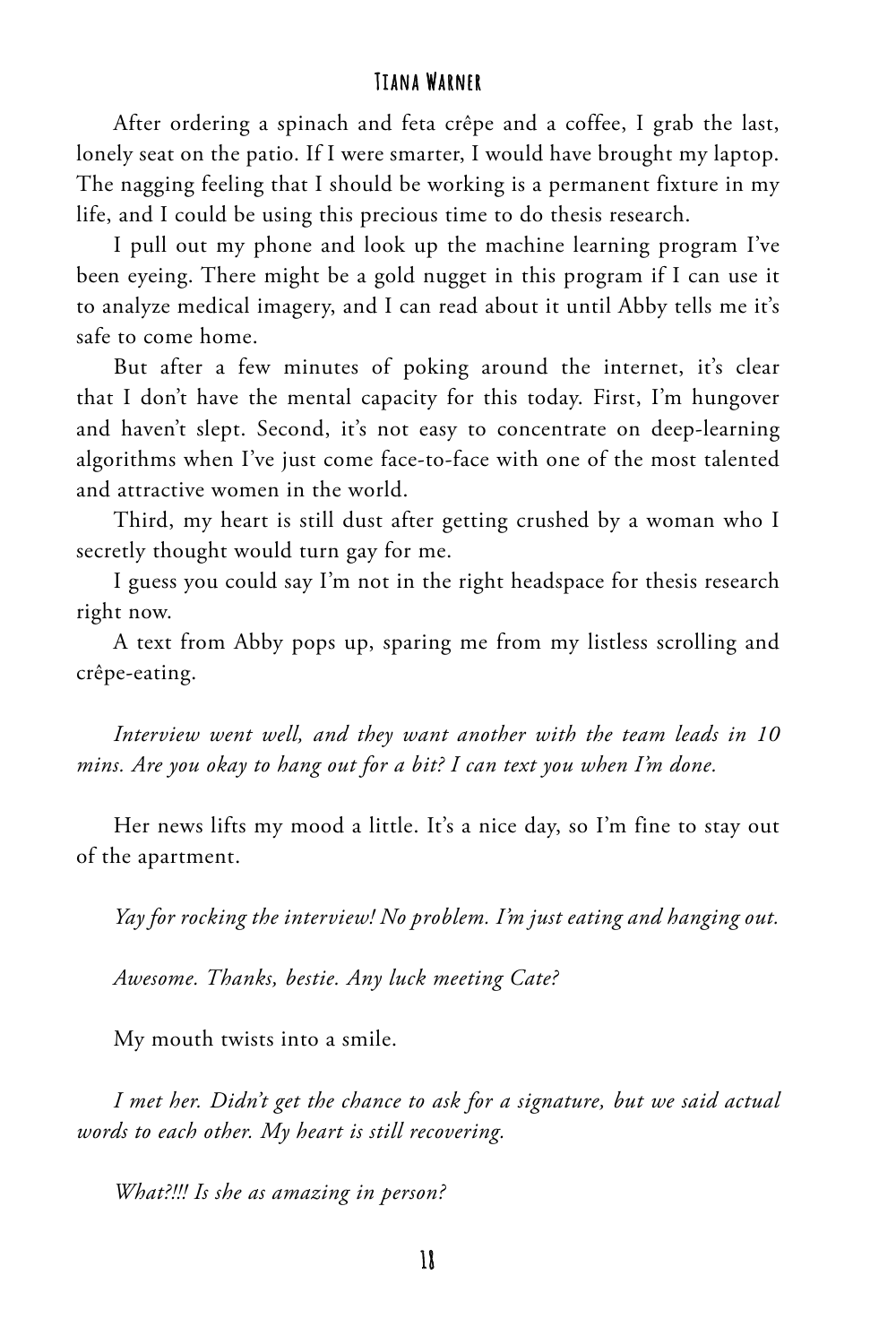*It was like talking to a goddess.* She doesn't need to know the details.

*You're my hero. Text you soon.*

An hour later, I've managed to absorb a few tidbits of research and am still waiting to hear from Abby. The interview must be going well if it's gone on for this long.

Programming interviews sound awful. I can't imagine having a prospective employer stare at me while I write code for several hours.

Then again, to a lot of people, everything I study in medical physics sounds awful. Maybe a six-hour interview is better than taking courses in quantum mechanics, nuclear medicine, and radiotherapy. Abby seems to think so.

I'm hungry again, so I go inside to order another crêpe. The cool air is a relief after spending a couple of hours on the patio. All four tables inside are still occupied, and two people stand waiting for their orders.

As I scan the chalkboard menu on the wall, it reminds me of the last time I had crêpes, with Julia during a study session. The ache of losing her is getting worse, like I haven't fully processed it yet. She and I had a fun thing going, even if it was doomed to end in an angry boyfriend.

I guess I thought the camping trip would end in me asking her out properly.

"What can I get you?" the teenage girl behind the counter asks, clearly waiting for me to hurry up and decide what I want.

In the mood for sweet instead of savory this time, I order the chocolatestrawberry crêpe.

I'm reaching for my wallet when the air shifts around me and murmurs meet my ears.

Heads turn toward the door. Everyone whispers, leans into each other, and points.

A tall woman walks into the café, her presence lighting up the whole place. Smiling, apparently immune to the stir she's causing, she takes off her sunglasses and looks up at the chalkboard menu.

I catch a glimpse of her steampunk costume under a jacket that's too warm for this weather. Cate Whitney must be on a break from filming.